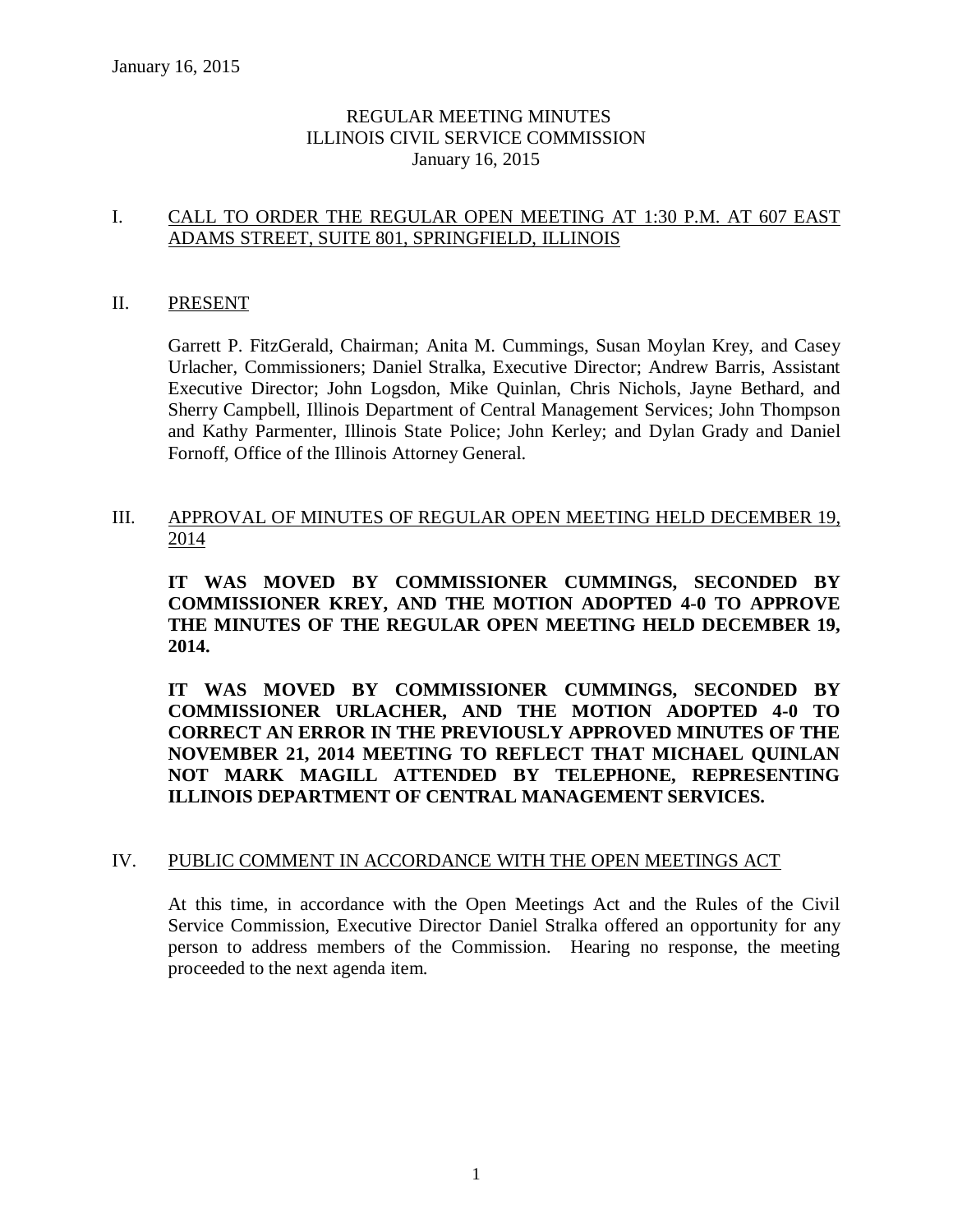#### V. EXEMPTIONS UNDER SECTION  $4d(3)$  OF THE PERSONNEL CODE

# A. Report on Exempt Positions from Department of Central Management Services

|        | Total     | Number of Exempt |
|--------|-----------|------------------|
| Agency | Employees | Positions        |
|        |           |                  |
|        |           |                  |
|        |           |                  |
|        |           |                  |
|        |           |                  |
|        |           |                  |
|        |           |                  |
|        |           |                  |
|        |           |                  |
|        |           |                  |
|        |           |                  |
|        |           |                  |
|        |           |                  |
|        |           |                  |
|        |           |                  |
|        |           |                  |
|        |           |                  |
|        |           |                  |
|        |           |                  |
|        |           |                  |
|        |           |                  |
|        |           |                  |
|        |           |                  |
|        |           |                  |
|        |           |                  |
|        |           |                  |
|        |           |                  |
|        |           |                  |
|        |           |                  |
|        |           |                  |
|        |           |                  |
|        |           |                  |
|        |           |                  |
|        |           |                  |
|        |           |                  |
|        |           |                  |
|        |           |                  |
|        |           |                  |
|        |           |                  |
|        |           |                  |
|        |           |                  |
|        |           |                  |
|        |           |                  |
|        |           |                  |
|        |           |                  |
|        |           |                  |
|        |           |                  |
|        |           |                  |
|        |           |                  |
|        |           |                  |
|        |           |                  |
|        |           |                  |
|        |           |                  |
|        |           |                  |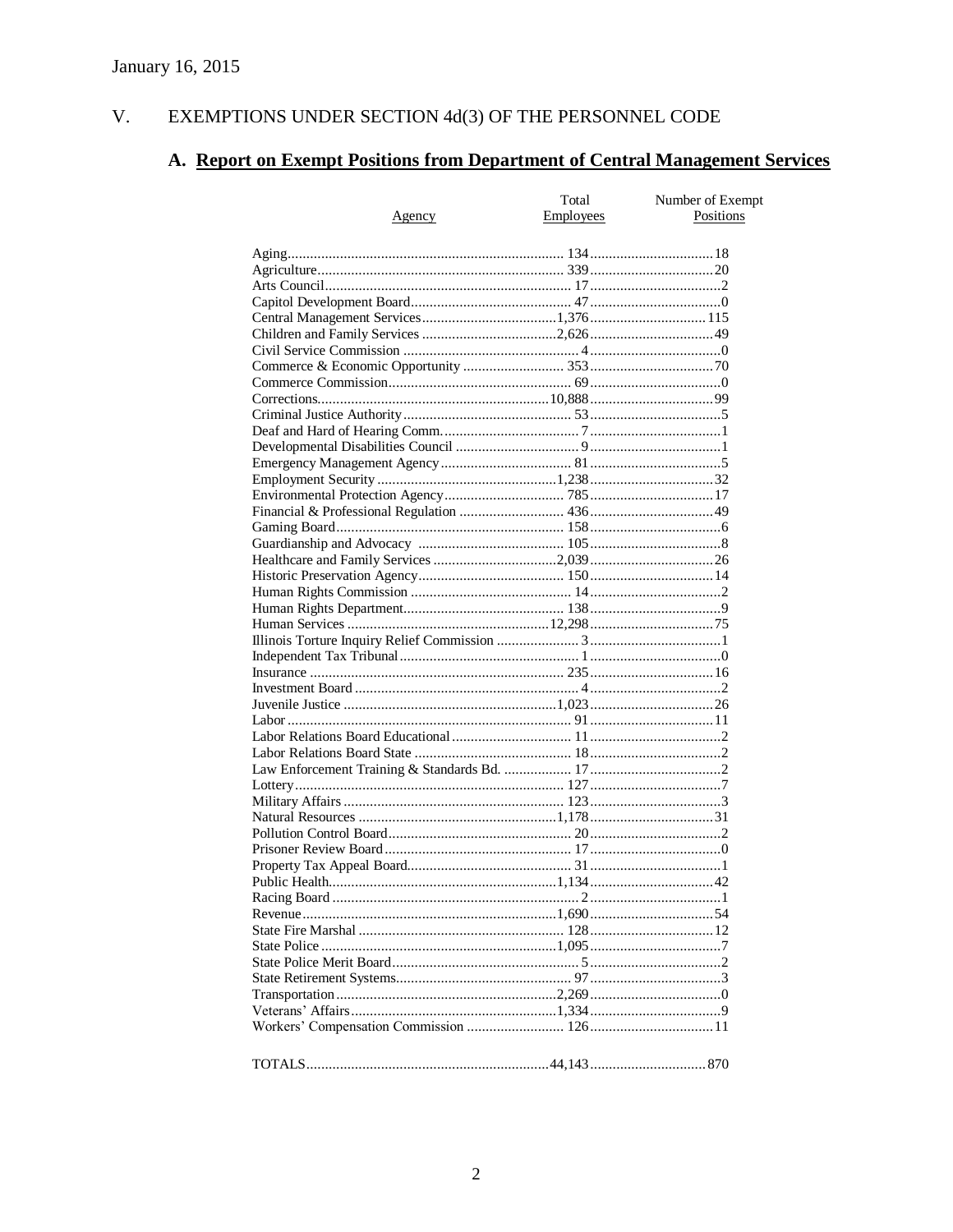#### **B. Governing Rule – Section 1.142 Jurisdiction B Exemptions**

- a) The Civil Service Commission shall exercise its judgment when determining whether a position qualifies for exemption from Jurisdiction B under Section 4d(3) of the Personnel Code. The Commission will consider any or all of the following factors inherent in the position and any other factors deemed relevant to the request for exemption:
	- 1) The amount and scope of principal policy making authority;
	- 2) The amount and scope of principal policy administering authority;
	- 3) The amount of independent authority to represent the agency, board or commission to individuals, legislators, organizations or other agencies relative to programmatic responsibilities;
	- 4) The capability to bind the agency, board or commission to a course of action;
	- 5) The nature of the program for which the position has principal policy responsibility;
	- 6) The placement of the position on the organizational chart of the agency, board or commission;
	- 7) The mission, size and geographical scope of the organizational entity or program within the agency, board or commission to which the position is allocated or detailed.
- b) The Commission may, upon its own action after 30 days notice to the Director of Central Management Services or upon the recommendation of the Director of the Department of Central Management Services, rescind the exemption of any position that no longer meets the requirements for exemption set forth in subsection (a). However, rescission of an exemption shall be approved after the Commission has determined that an adequate level of managerial control exists in exempt status that will insure responsive and accountable administrative control of the programs of the agency, board or commission.
- c) For all positions currently exempt by action of the Commission, the Director of Central Management Services shall inform the Commission promptly in writing of all changes in essential functions, reporting structure, working title, work location, position title, position number or specialized knowledge, skills, abilities, licensure or certification.
- d) Prior to granting an exemption from Jurisdiction B under Section 4d(3) of the Personnel Code, the Commission will notify the incumbent of the position, if any, of its proposed action. The incumbent may appear at the Commission meeting at which action is to be taken and present objections to the exemption request.

(Source: Amended at 34 Ill. Reg. 3485, effective March 3, 2010)

\* \* \*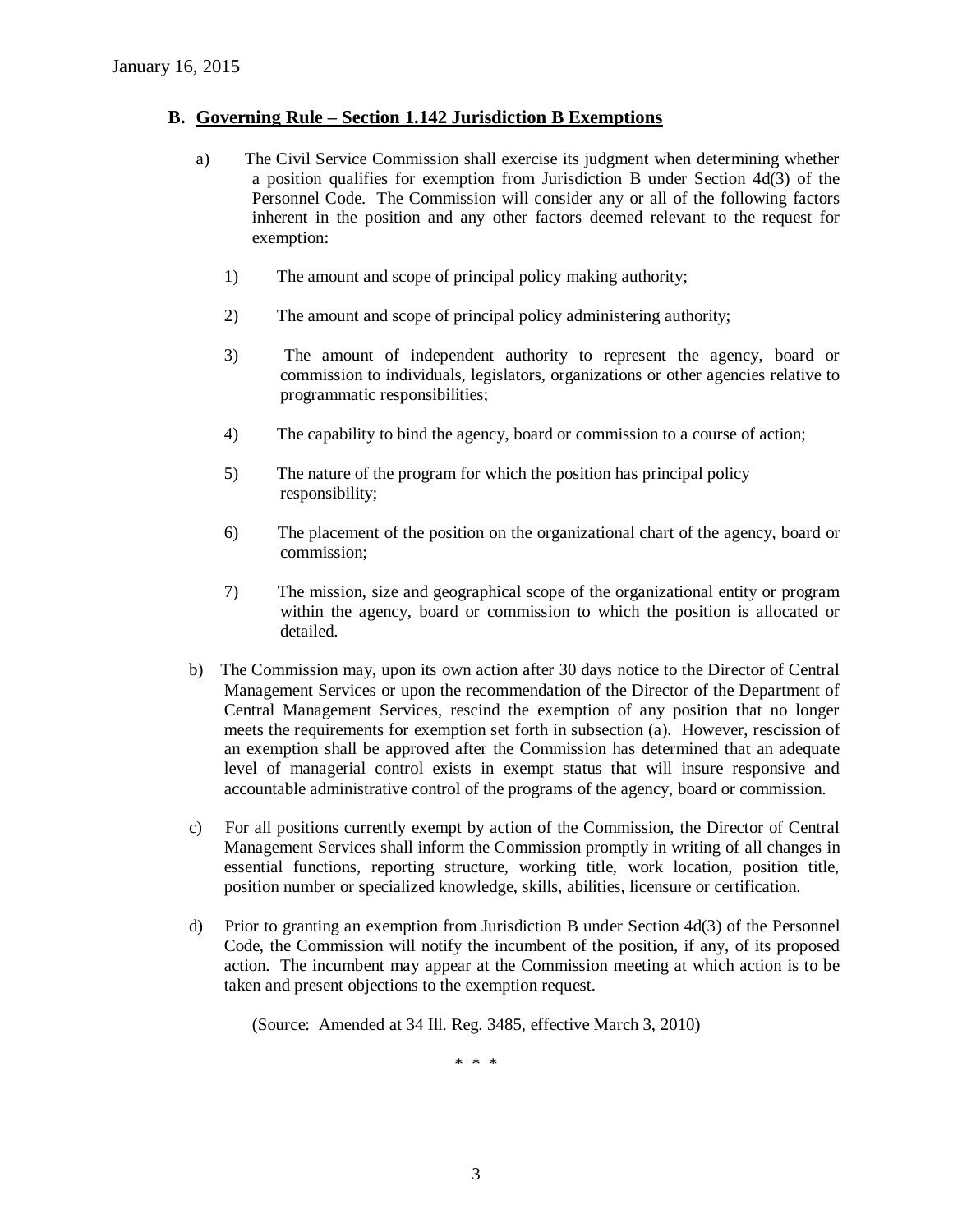### **C. Requests for 4d(3) Exemption**

Executive Director Daniel Stralka reported the following:

- As to Item C, the agency requested that this matter be continued to February's meeting.
- As to Item D, the agency asked to withdraw this request.
- As to Item E, the agency requested that this matter be continued to February's meeting.
- As to Item F, this request is for a Legislative Liaison position at the Illinois State Police, a position that reports to the sworn Chief of Governmental Affairs who reports to the Director. This position will be testifying at legislative hearings to advocate the State Police's position on proposed legislation affecting the agency as well as communicating with officials and staff of the General Assembly for this purpose. The agency was before the Commission 13 months ago seeking and receiving an exemption for another legislative liaison position. This would be its second exempt legislative liaison with responsibilities divided geographically. The agency indicated that it would not be seeking any additional exempt legislative liaisons. The only Staff concern was whether the new administration was in supporting this request. Otherwise, Staff recommended approval of this request.

Commissioner Cummings inquired why the agency was dividing these responsibilities geographically. John Thompson, representing Illinois State Police, replied that the rationale was because the first position was based in Chicago and focused on legislative issues distinct to that area while this position would do likewise for areas south of I-80. Commissioner Cummings asked if there were different issues for these areas. John Thompson replied that there were, and it would also allow these legislative liaisons to establish one-on-one relationships with their particular legislators. After additional discussion regarding whether the new Administration supported this request, Commissioner Cummings and Commissioner Krey both asked if there would be an issue continuing this matter to the February meeting so the agency could confirm the new Administration's support. John Thompson indicated that would not pose a problem.

### **IT WAS MOVED BY COMMISSIONER KREY, SECONDED BY COMMISSIONER URLACHER, AND THE MOTION ADOPTED 4-0, TO CONTINUE TO FEBRUARY 20, 2015 THE EXEMPTION REQUESTS FOR THE FOLLOWING POSITIONS:**

- **C: Associate Director-Office of Adult Services and Basic Supports (Human Services)**
- **E: Property Tax Division Manager (Revenue)**
- **F: Assistant Legislative Liaison (State Police)**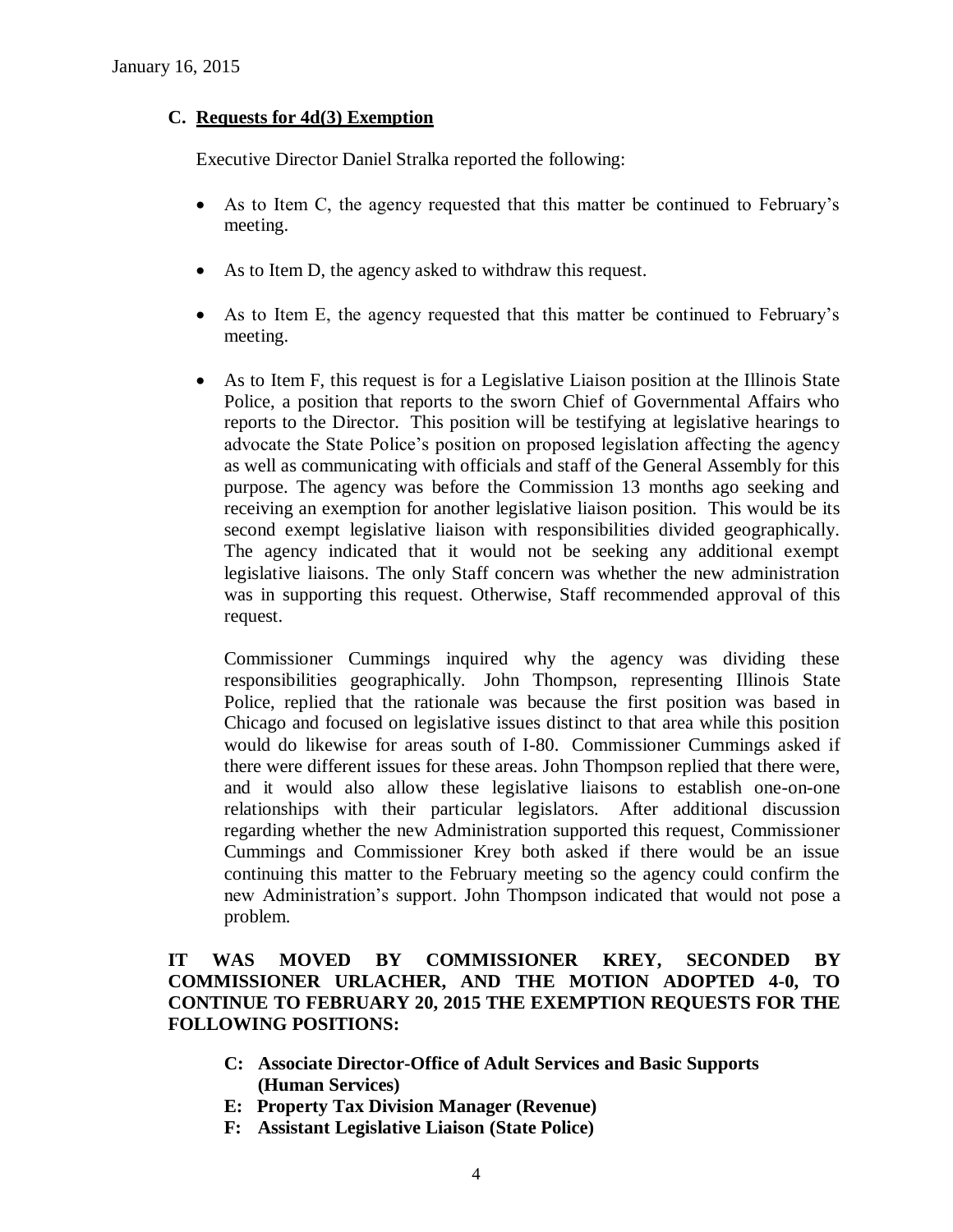### **IT WAS MOVED BY COMMISSIONER URLACHER, SECONDED BY COMMISSIONER CUMMINGS, AND THE MOTION ADOPTED 4-0, TO ACCEPT THE WITHDRAWAL OF THE EXEMPTION REQUEST FOR THE FOLLOWING POSITION:**

### **D: Assistant School District Superintendent (Juvenile Justice)**

### **The following 4d(3) exemption requests were continued to February 20, 2015 on January 16, 2015:**

### **C. Illinois Department of Human Services**

| <b>Position Number</b>  | 40070-10-96-444-00-01                                          |
|-------------------------|----------------------------------------------------------------|
| <b>Position Title</b>   | Senior Public Service Administrator                            |
| Bureau/Division         | Division of Family & Community Services                        |
| <b>Functional Title</b> | Associate Director-Office of Adult Services and Basic Supports |
| Incumbent               | Vacant                                                         |
|                         | Assistant Director, Division of Family & Community Services,   |
| Supervisor              | who reports to the Director, Division of Family $&$ Community  |
|                         | Services, who in turn reports to the Secretary                 |
| Location                | <b>Cook County</b>                                             |

#### **E. Illinois Department of Revenue**

| <b>Position Number</b>  | 40070-25-83-100-00-01                                  |
|-------------------------|--------------------------------------------------------|
| Position Title          | Senior Public Service Administrator                    |
| Bureau/Division         | Taxpayer Services/Property Tax                         |
| <b>Functional Title</b> | <b>Property Tax Division Manager</b>                   |
| Incumbent               | Vacant                                                 |
| Supervisor              | Taxpayer Services Manager, who reports to the Director |
| Location                | <b>Sangamon County</b>                                 |

### **F. Illinois State Police**

| <b>Position Number</b>  | 13851-21-00-700-30-02                                   |
|-------------------------|---------------------------------------------------------|
| <b>Position Title</b>   | Executive 1                                             |
| Bureau/Division         | Office of the Director/Governmental Affairs             |
| <b>Functional Title</b> | <b>Assistant Legislative Liaison</b>                    |
| Incumbent               | Vacant                                                  |
| Supervisor              | Chief, Governmental Affairs who reports to the Director |
| Location                | <b>Sangamon County</b>                                  |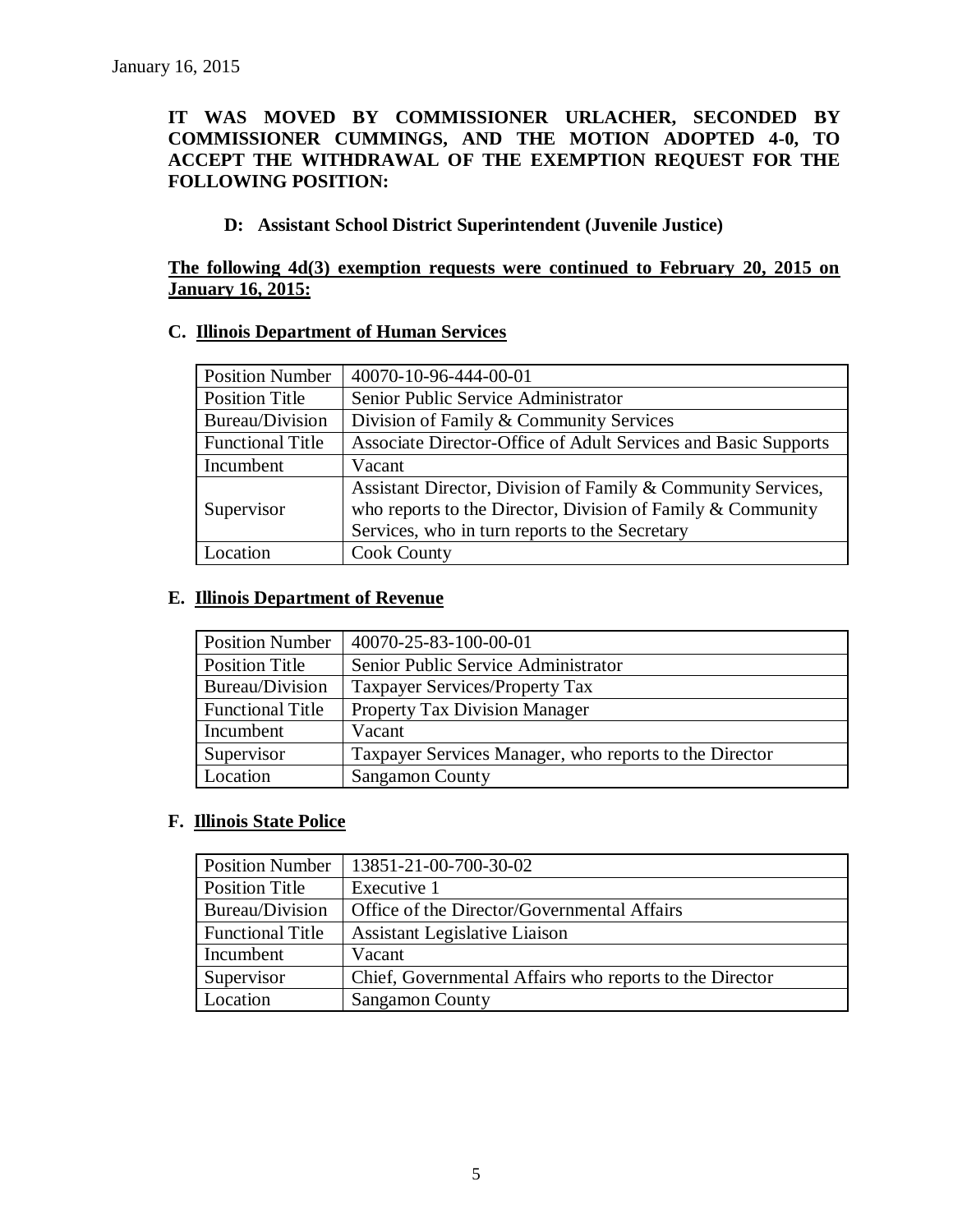### **The following 4d(3) exemption request was withdrawn on January 16, 2015:**

| <b>Position Number</b>  | 40070-27-10-000-00-02                                          |
|-------------------------|----------------------------------------------------------------|
| <b>Position Title</b>   | Senior Public Service Administrator                            |
| Bureau/Division         | School District #428                                           |
| <b>Functional Title</b> | <b>Assistant School District Superintendent</b>                |
| Incumbent               | Vacant                                                         |
|                         | School District Superintendent, who reports to the Deputy      |
| Supervisor              | Director, Division of Program Services, who in turn reports to |
|                         | the Director                                                   |
| Location                | <b>Sangamon County</b>                                         |

### **D. Illinois Department of Juvenile Justice**

### VI. CLASS SPECIFICATIONS

### **A. Governing Rule – Section 1.45 Classification Plan**

The Commission will review the class specifications requiring Commission approval under the Classification Plan and will approve those that meet the requirements of the Personnel Code and Personnel Rules and conform to the following accepted principles of position classification:

- a) The specifications are descriptive of the work being done or that will be done;
- b) Identifiable differentials are set forth among classes that are sufficiently significant to permit the assignment of individual positions to the appropriate class;
- c) Reasonable career promotional opportunities are provided;
- d) The specifications provide a reasonable and valid basis for selection screening by merit examinations;
- e) All requirements of the positions are consistent with classes similar in difficulty, complexity and nature of work.

The following class titles were submitted for creation by the Director of the Illinois Department of Central Management Services (CMS):

**B. Computer Evidence Recovery Specialist Corrections Command Center Supervisor Corrections Family Services Coordinator Corrections Training Program Supervisor Corrections Unit Superintendent Criminal Intelligence Analyst Supervisor Juvenile Justice Unit Superintendent**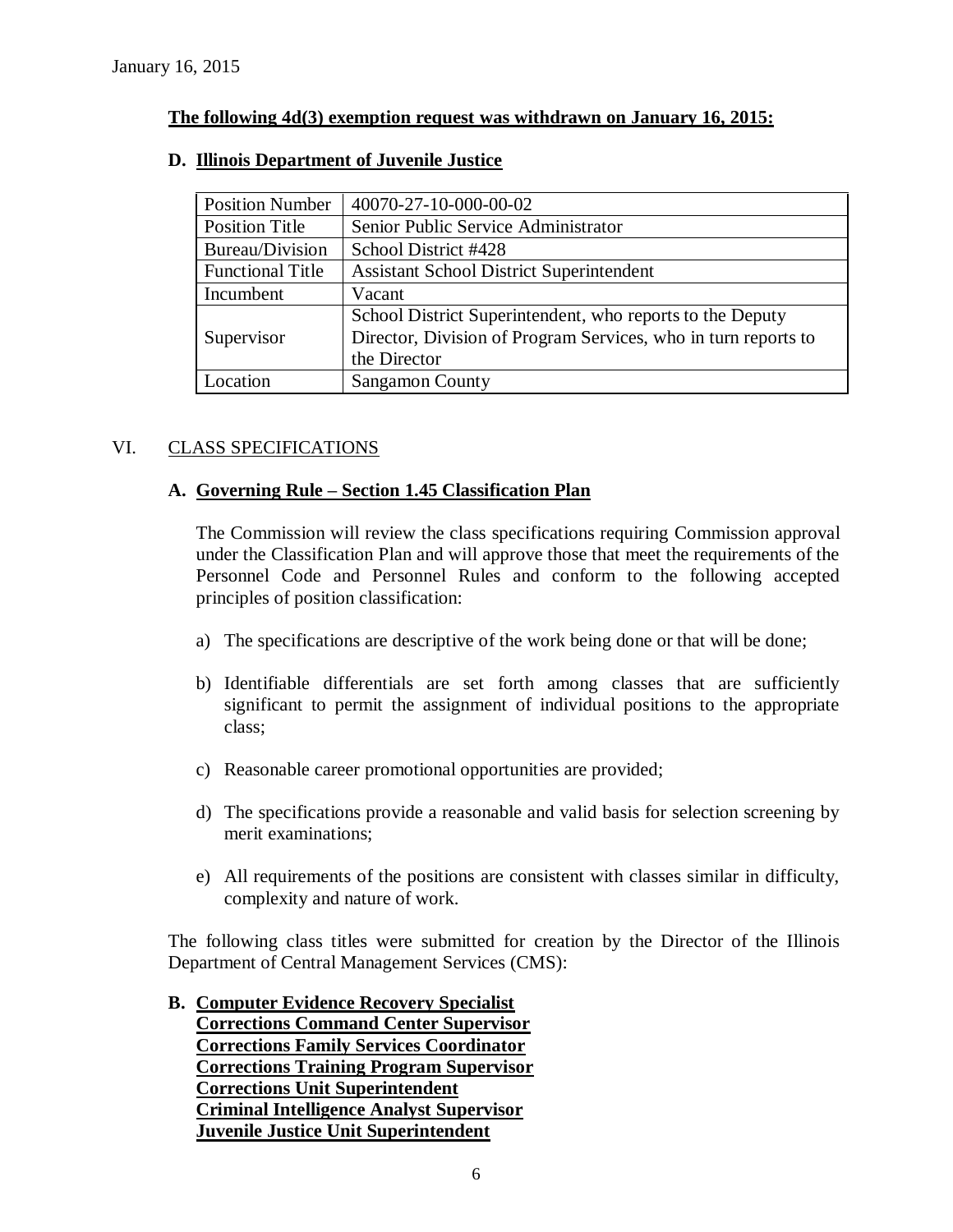**Licensing Investigations Supervisor Narcotics and Currency Unit Supervisor Sex Offender Registration Unit Supervisor State Police Inspector**

- **C. Internal Investigations Principal Evaluation Supervisor Internal Investigations Supervisor**
- **D. Corrections Placement Resources Regional Supervisor Corrections Program Administrator Corrections Psychologist Administrator Corrections Regional Mental Health Services Administrator Developmental Psychological Services Juvenile Justice Psychologist Administrator**

### **E. Law Enforcement Training Administrator**

Staff Analysis: Assistant Executive Director Barris asked John Logsdon, Central Management Services-Technical Services, if any of the positions within the Public Service Administrator, Option 7, class were covered by collective bargaining, but then taken out of collective bargaining by legislation or a decision by a labor relations board, and then these class studies were requested after they were removed from collective bargaining. Logsdon indicated that they were not taken out of collective bargaining and have always been covered by a collective bargaining contract. Barris asked why the number of incumbents listed for the Public Service Administrator (PSA) class was different on each CMS Classification Plan Review form and how many incumbents are within the PSA class as of right now. Logsdon indicated that the number kept changing as class study requests accumulated and the current number of incumbents in the PSA class is 2942. Barris asked Logsdon if the PSA, option 7, currently covered all of the classes at issue and he indicated that they did. Barris asked Logsdon if there were going to be any positions left in the PSA, Option 7. Logsdon indicated that there were three groups of positions left in the PSA Option 7 class. One group has non bargaining unit positions, another group is in bargaining unit RC62 at the Gaming Board, and a third group is in bargaining unit VR704 and will currently remain under the PSA Option 7. Barris asked Logsdon if the new administration had been apprised of the new classes and Logsdon indicated that these had been in on for months by CMS and the union and that it was public record. Logsdon indicated that all of the new classes were agreed to through collective bargaining and that the positions in the new classes would not receive an increase in salary as a result of the changes. Commissioner Krey asked about the pay grades of positions within the class and John Logsdon indicated that the pay grades had been established through collective bargaining.

Commissioner Krey asked if there were people in these positions. John Logsdon indicated there were. Commissioner Cummings then inquired if their pay was being affected. John Logsdon responded that this issue was negotiated with their union and their pay would stay the same. These reclassifications just allowed for pinpointing their duties.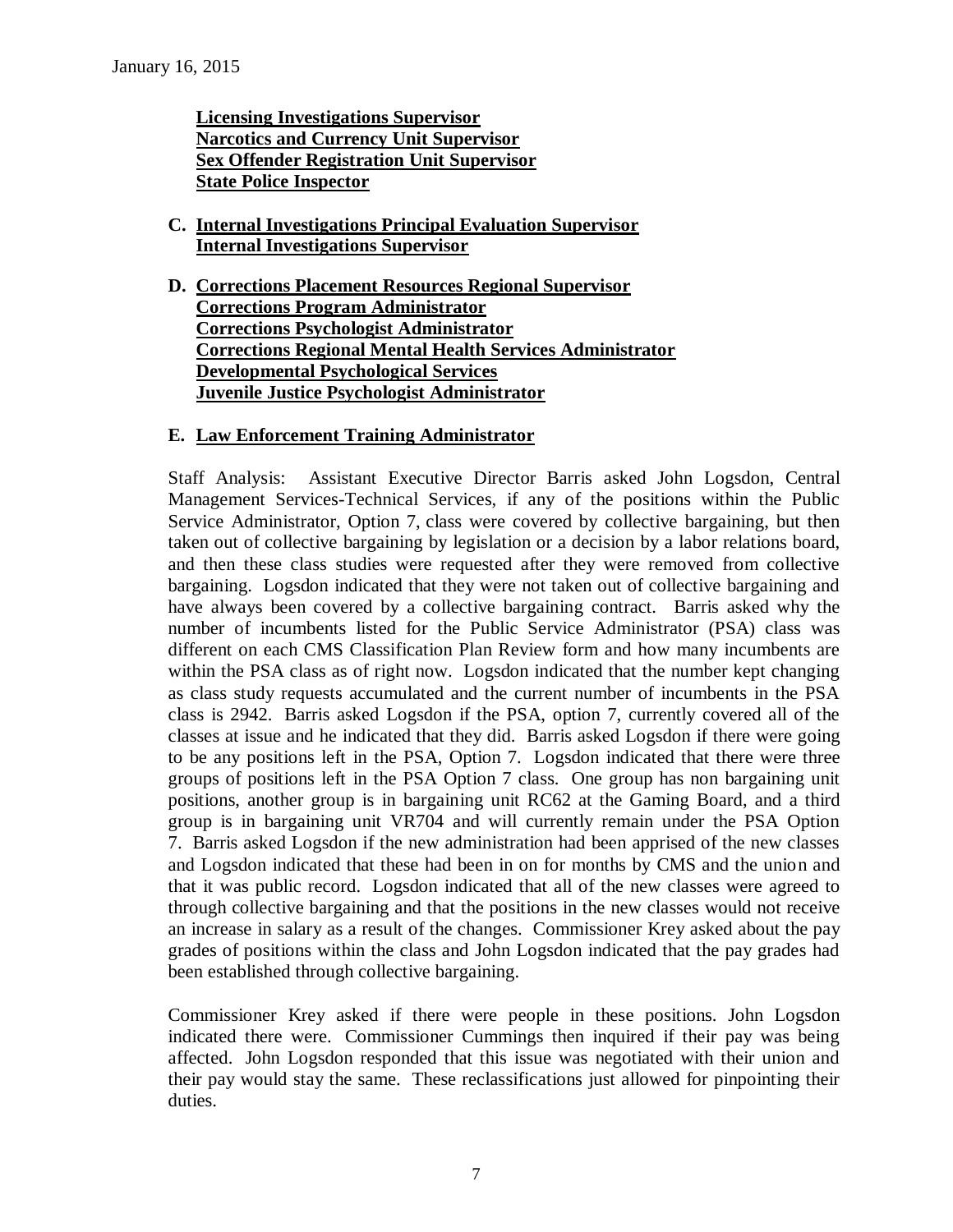**IT WAS MOVED BY COMMISSIONER CUMMINGS, SECONDED BY COMMISSIONER KREY, AND THE MOTION ADOPTED 4-0 TO APPROVE THE CREATION OF THE FOLLOWING CLASS TITLES TO BE EFFECTIVE FEBRUARY 1, 2015:**

- **B. Computer Evidence Recovery Specialist Corrections Command Center Supervisor Corrections Family Services Coordinator Corrections Training Program Supervisor Corrections Unit Superintendent Criminal Intelligence Analyst Supervisor Juvenile Justice Unit Superintendent Licensing Investigations Supervisor Narcotics and Currency Unit Supervisor Sex Offender Registration Unit Supervisor State Police Inspector**
- **C. Internal Investigations Principal Evaluation Supervisor Internal Investigations Supervisor**
- **D. Corrections Placement Resources Regional Supervisor Corrections Program Administrator Corrections Psychologist Administrator Corrections Regional Mental Health Services Administrator Developmental Psychological Services Juvenile Justice Psychologist Administrator**
- **E. Law Enforcement Training Administrator**

### **IT WAS MOVED BY COMMISSIONER KREY, SECONDED BY COMMISSIONER URLACHER, AND THE MOTION ADOPTED 4-0 TO DISAPPROVE ANY CLASS SPECIFICATIONS RECEIVED BY THE COMMISSION NOT CONTAINED IN THIS REPORT TO ALLOW ADEQUATE STUDY.**

Oral Argument before the Commission on Pamela Benson, Petitioner v. Illinois Department of Corrections, Respondent, RV-32-13:

John Kerley appeared on behalf of the Petitioner and thanked the Commissioners for the opportunity to present oral argument directly to the Commissioners. He briefly recited a history of the appeal and pointed out how Benson was denied the position at Hill Correctional Center because she was not qualified but it was the agency's error that she was found not qualified. John Kerley then turned his attention to the Thompson Closure Agreement to note how Benson still had recall rights to vacant positions in her former classification and noted that for purposes of this Agreement, classification did not refer to the employee's job title as much as it referred to any job classification that was within the same salary range. Corrections Supply Supervisor was within the same salary range as Benson's former title of Executive Secretary.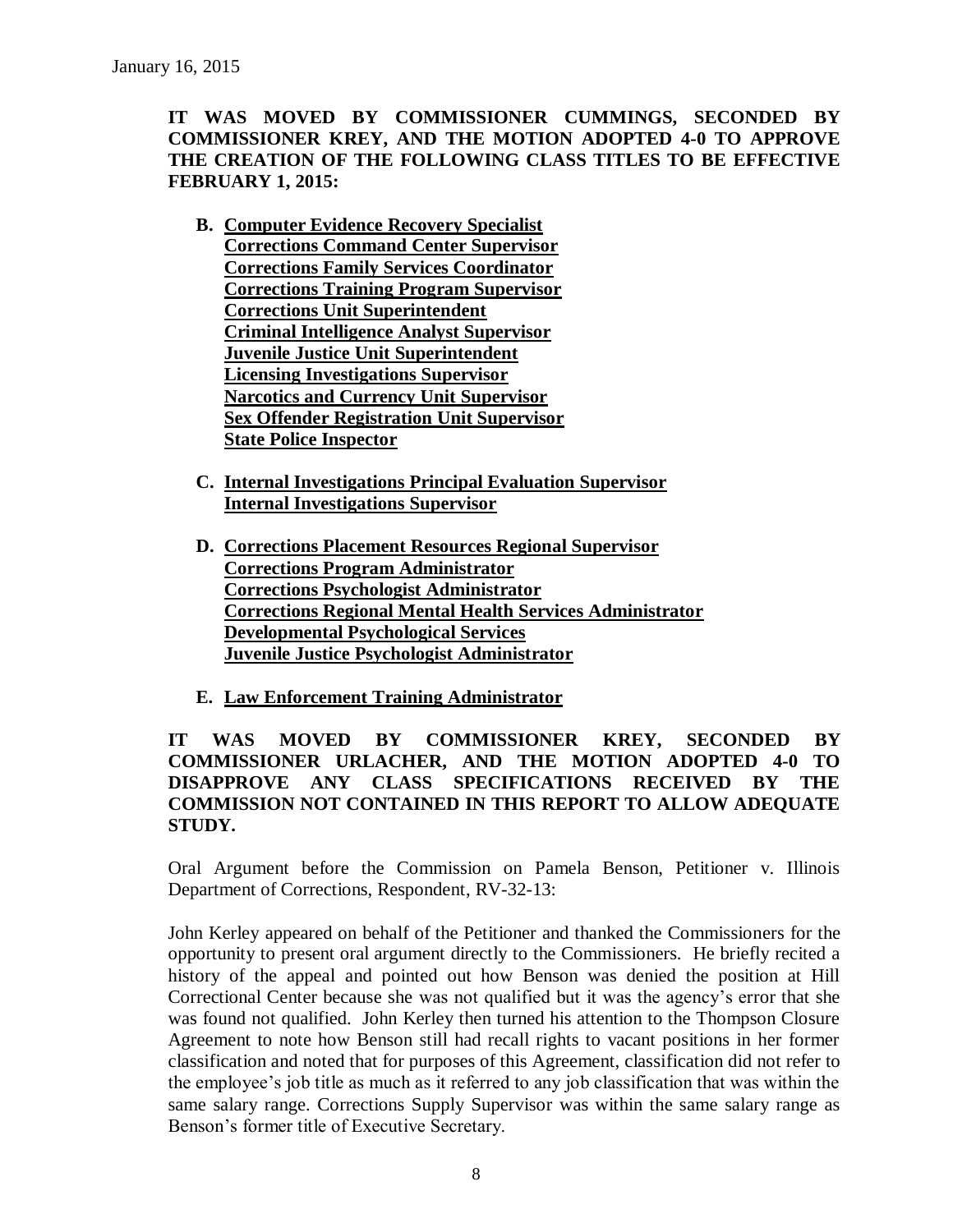Daniel Fornoff, Assistant Attorney General, appeared on behalf of the Respondent and addressed the issue raised as to the Thompson Closure Agreement. He noted how it specifically stated "former position classification" which by its plain language did not give Benson a right to a job outside her former position classification of Executive Secretary.

Commissioner Cummings asked a series of questions about Benson's current job which Fornoff indicated was in the title she wanted, but not the location. Commissioner Krey asked for confirmation that when exercising recall rights an employee with those rights had a priority claim to a vacant position. Fornoff confirmed that, though John Kerley noted the Thompson Closure Agreement created special rights for those agency employees negatively impacted by the facility's closure.

The Commissioners thanked both representatives for their presentations.

#### VII. MOTION TO CLOSE A PORTION OF THE MEETING

**IT WAS MOVED BY COMMISSIONER KREY, SECONDED BY COMMISSIONER URLACHER, AND BY ROLL CALL VOTE THE MOTION ADOPTED 4-0 TO CLOSE A PORTION OF THE MEETING PURSUANT TO SUBSECTIONS 2(c)(1), 2(c)(4), AND 2(c)(11) OF THE OPEN MEETINGS ACT.**

| <b>FITZGERALD YES</b> |      | <b>CUMMINGS</b> | YES |
|-----------------------|------|-----------------|-----|
| <b>KREY</b>           | YES. | <b>URLACHER</b> | YES |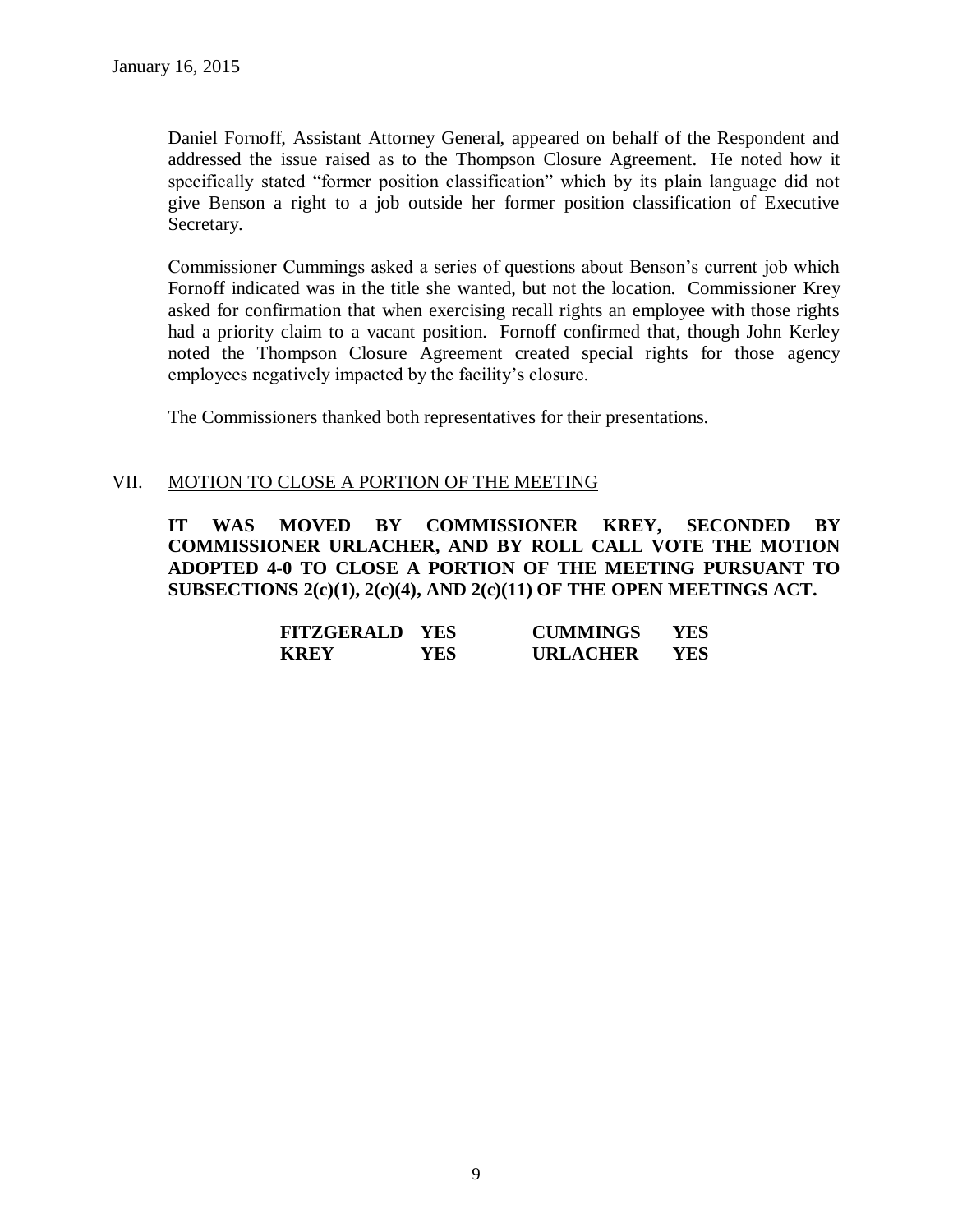### VIII. RECONVENE THE OPEN MEETING

Upon due and proper notice the regular open meeting of the Illinois Civil Service Commission was reconvened at 607 East Adams Street, Suite 801, Springfield, Illinois at 2:17 p.m.

#### **PRESENT**

Garrett P. FitzGerald, Chairman; Anita M. Cummings, Susan Moylan Krey, and Casey Urlacher, Commissioners; Daniel Stralka, Executive Director; and Andrew Barris, Assistant Executive Director.

### IX. NON-MERIT APPOINTMENT REPORT

The Personnel Code permits non-merit appointments for a limited period of time, i.e., emergency appointments shall not exceed 60 days and shall not be renewed, and positions shall not be filled on a temporary or provisional basis for more than six months out of any twelve-month period. Consecutive non-merit appointments are not violative of the Code; however, they do present a possible evasion of merit principles and should be monitored. Set forth below is the number of consecutive non-merit appointments made by each department.

| Agency                                 |   | $11/30/14$   $12/31/14$   $12/31/13$ |  |
|----------------------------------------|---|--------------------------------------|--|
| Arts Council                           |   | 2                                    |  |
| <b>Central Management Services</b>     |   |                                      |  |
| <b>Children and Family Services</b>    |   |                                      |  |
| <b>Healthcare and Family Services</b>  | ി |                                      |  |
| <b>Human Services</b>                  | 2 | 9                                    |  |
| Insurance                              |   |                                      |  |
| <b>Natural Resources</b>               |   | 16                                   |  |
| <b>State Retirement Systems</b>        |   |                                      |  |
| Transportation                         |   |                                      |  |
| Veterans' Affairs                      |   |                                      |  |
| <b>Workers Compensation Commission</b> |   |                                      |  |
| <b>Totals</b>                          |   |                                      |  |

#### X. PUBLICLY ANNOUNCED DECISIONS RESULTING FROM APPEALS

#### **DA-48-14**

| Employee   | Chelsey A. O'Connor   | <b>Appeal Date</b>   | 06/19/14                   |
|------------|-----------------------|----------------------|----------------------------|
| Agency     | <b>Human Services</b> | <b>Decision Date</b> | 12/31/14                   |
| Type       | Discharge             | Proposal for         | 39-day suspension plus the |
| <b>ALJ</b> | <b>Andrew Barris</b>  | Decision             | duration of her suspension |
|            |                       |                      | pending discharge          |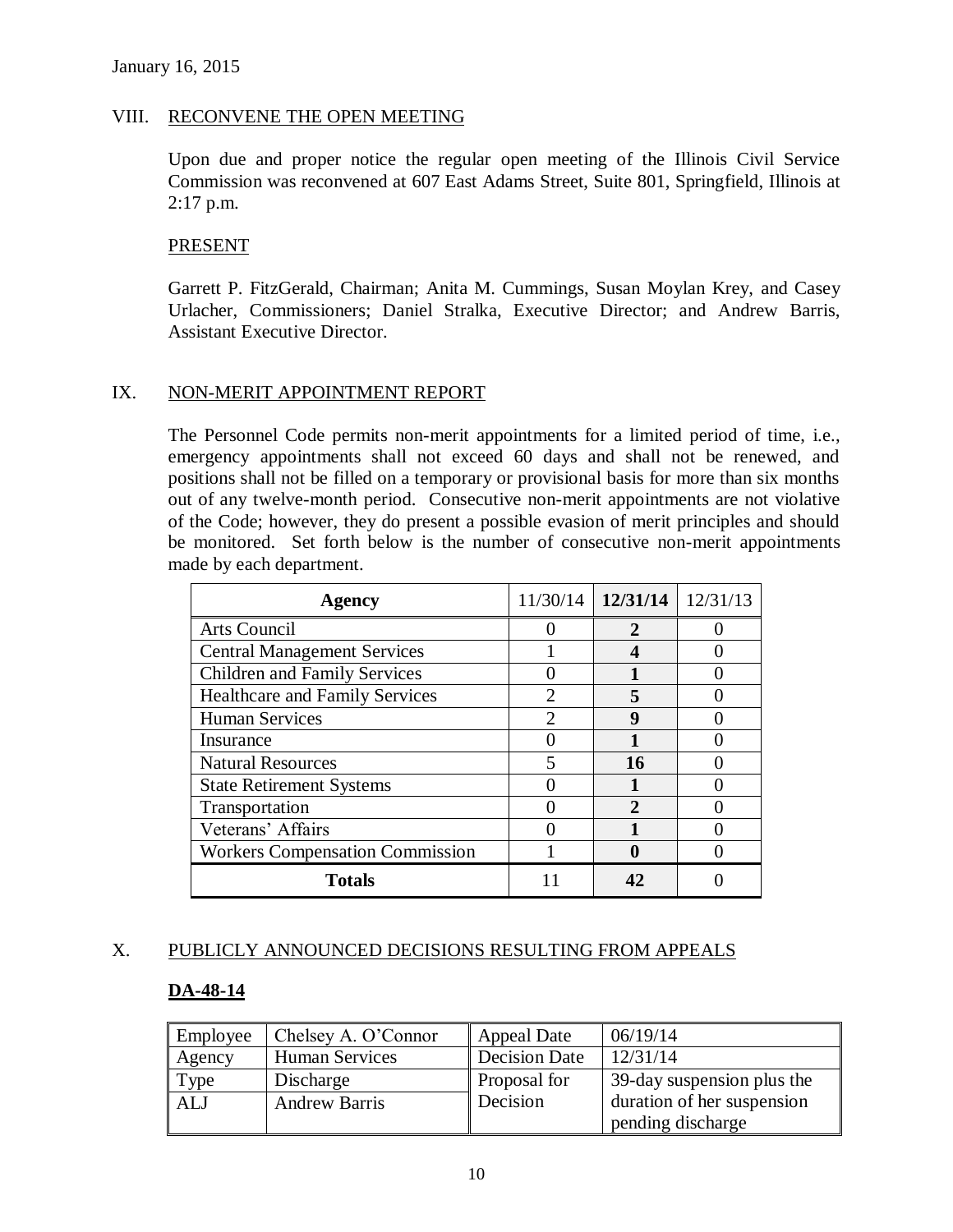**IT WAS MOVED BY COMMISSIONER CUMMINGS, SECONDED BY COMMISSIONER URLACHER, AND BY ROLL CALL VOTE OF 4-0 THE MOTION ADOPTED TO AFFIRM AND ADOPT THE PROPOSAL FOR DECISION OF THE ADMINISTRATIVE LAW JUDGE FOR A 39-DAY SUSPENSION PLUS THE DURATION OF HER SUSPENSION PENDING DISCHARGE FOR THE REASONS SET FORTH IN THE PROPOSAL FOR DECISION DATED DECEMBER 31, 2014.**

| <b>FITZGERALD YES</b> |      | <b>CUMMINGS</b> | YES |
|-----------------------|------|-----------------|-----|
| <b>KREY</b>           | YES. | <b>URLACHER</b> | YES |

#### **DA-12-15**

| Employee   | Michael J. Dudzik | <b>Appeal Date</b>   | 9/18/14                    |
|------------|-------------------|----------------------|----------------------------|
| Agency     | Corrections       | <b>Decision Date</b> | 1/02/15                    |
| Type       | Discharge         | Proposal for         | 90-day suspension plus the |
| <b>ALJ</b> | Daniel Stralka    | Decision             | duration of his suspension |
|            |                   |                      | pending discharge          |

**IT WAS MOVED BY COMMISSIONER KREY, SECONDED BY COMMISSIONER CUMMINGS, AND BY ROLL CALL VOTE OF 4-0 THE MOTION ADOPTED TO AFFIRM AND ADOPT THE PROPOSAL FOR DECISION OF THE ADMINISTRATIVE LAW JUDGE FOR A 90-DAY SUSPENSION PLUS THE DURATION OF HIS SUSPENSION PENDING DISCHARGE FOR THE REASONS SET FORTH IN THE PROPOSAL FOR DECISION DATED JANUARY 2, 2015.**

| <b>FITZGERALD YES</b> |      | <b>CUMMINGS</b> | YES  |
|-----------------------|------|-----------------|------|
| <b>KREY</b>           | YES. | <b>URLACHER</b> | YES. |

#### **RV-32-13**

| Employee | Pamela Benson                | <b>Appeal Date</b>       | 02/22/13      |
|----------|------------------------------|--------------------------|---------------|
| Agency   | Corrections                  | Decision Date            | 12/22/14      |
|          | Appeal Type   Rule Violation | Proposal for Decision on | No Violation. |
| ALJ      | <b>Andrew Barris</b>         | Remand                   |               |

**IT WAS MOVED BY COMMISSIONER URLACHER, SECONDED BY COMMISSIONER CUMMINGS, AND BY ROLL CALL VOTE OF 4-0 THE MOTION ADOPTED TO AFFIRM AND ADOPT THE PROPOSAL FOR DECISION OF THE ADMINISTRATIVE LAW JUDGE** 

| <b>FITZGERALD</b> | <b>YES</b> | <b>CUMMINGS</b> | YES |
|-------------------|------------|-----------------|-----|
| <b>KREY</b>       | YES.       | <b>URLACHER</b> | YES |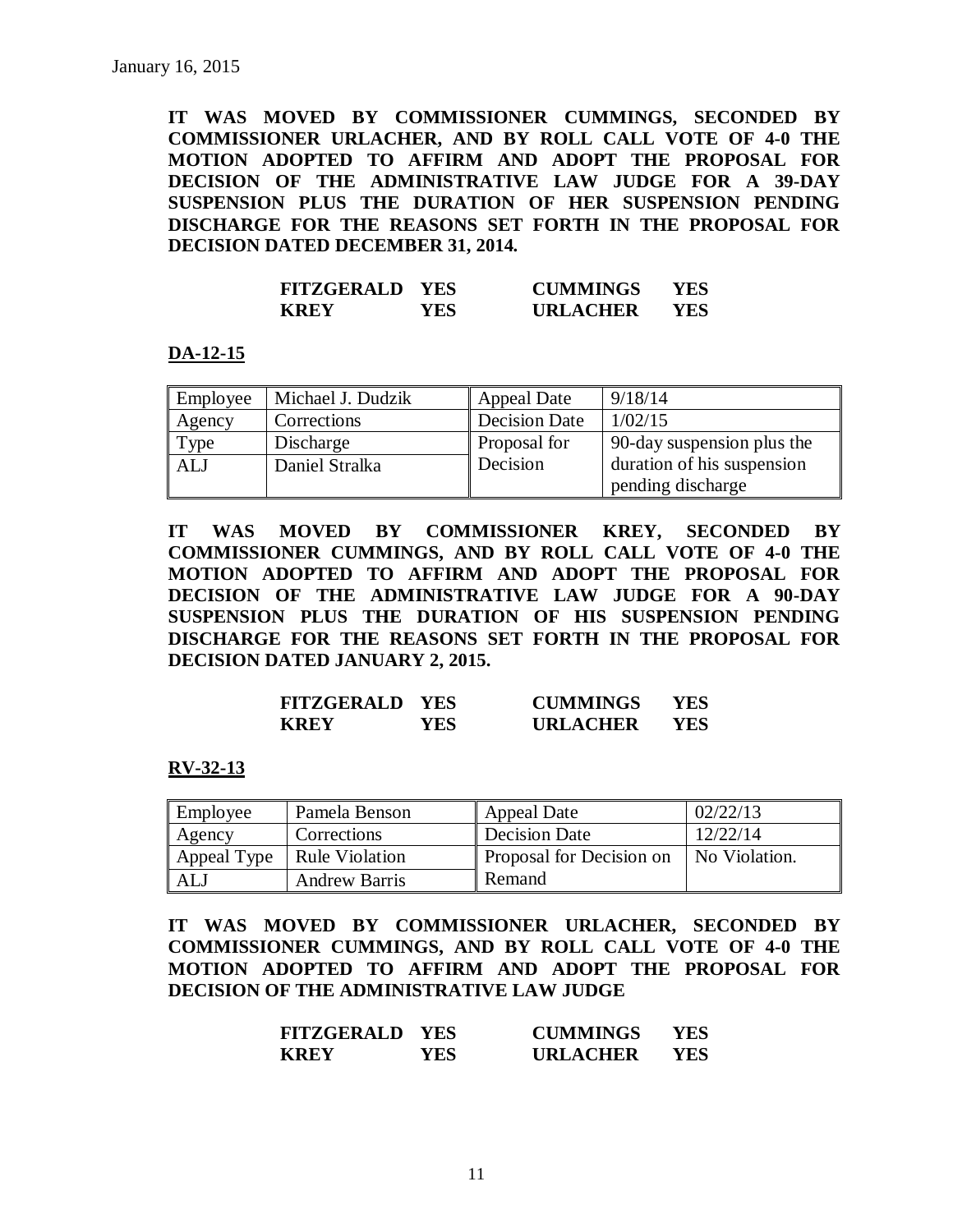### XI. APPEAL TERMINATED WITHOUT DECISION ON THE MERITS

#### **DA-20-15**

| Employee                | Joseph A. Kath           | Appeal Date         | 10/31/14                            |
|-------------------------|--------------------------|---------------------|-------------------------------------|
| Agency                  | <b>Natural Resources</b> | Decision Date       | 12/26/14                            |
| Appeal Type   Discharge |                          | <b>Proposal for</b> | Dismissed; charges were $\parallel$ |
| ALJ                     | <b>Andrew Barris</b>     | Decision            | withdrawn by agency.                |

**IT WAS MOVED BY COMMISSIONER URLACHER, SECONDED BY COMMISSIONER KREY, AND BY ROLL CALL VOTE OF 4-0 THE MOTION ADOPTED TO AFFIRM AND ADOPT THE PROPOSAL FOR DECISION OF THE ADMINISTRATIVE LAW JUDGE TO DISMISS THE APPEAL AS THE CHARGES WERE WITHDRAWN BY THE AGENCY.**

| <b>FITZGERALD YES</b> |      | <b>CUMMINGS</b> | YES |
|-----------------------|------|-----------------|-----|
| <b>KREY</b>           | YES. | <b>URLACHER</b> | YES |

#### XII. STAFF REPORT

Executive Director Daniel Stralka reported that:

- $\triangleright$  Commissioner Anderson's appointment message was withdrawn earlier in the week before his temporary appointment could be confirmed by the Senate. Therefore, his service as a Commissioner was concluded. A resolution was made and unanimously passed to recognize James Anderson's service to the Civil Service Commission. A suitable copy of this resolution of appreciation is to be signed by all Commissioners, framed, and presented to James Anderson.
- $\triangleright$  The Commission's caseload is up this year by 70% compared to the same time last year.
- $\triangleright$  The new Administration had already indicated to Commission staff and other agencies that it was seeking significant spending cuts for this fiscal year due to an unanticipated shortfall in the neighborhood of \$1,500,000,000. For that reason, Executive Director Stralka had concluded that it will be necessary to defer filling the vacant fiscal officer position for the remainder of this fiscal year.

#### XIII. ANNOUNCEMENT OF NEXT MEETING

Announcement was made of the next regular open meeting to be held on Friday, February 20, 2015 at 11:00 a.m. in the Commission's Chicago office.